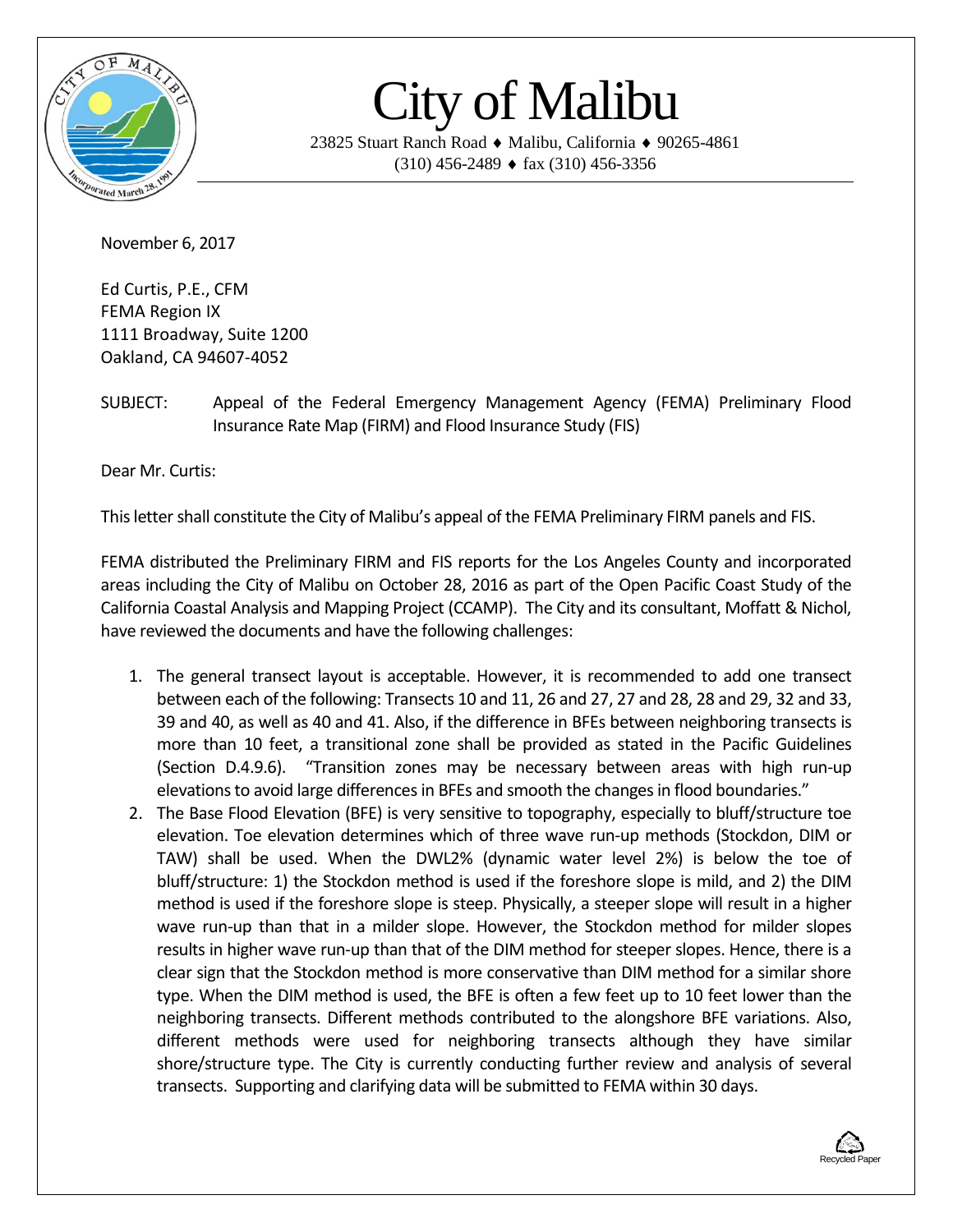- 3. Wave analysis transects begin at a depth of 40-m. Using wave parameters at the 40-m depth from the nearshore wave model as input parameters for the wave run-up analysis is a poor choice for reaches with oblique wave approach angles and wave refraction patterns, which occur around the many headlands. Some of the two-dimensional (2-D) wave phenomena captured in a 2-D refraction model is not adequately represented in the one-dimensional transect based analysis, potentially leading to overestimates of the BFE. However, this may not be an issue if the depth-limited wave height is used in the wave run-up analyses. The City is currently conducting further review and analysis of wave input data. Supporting and clarifying data will be submitted to FEMA within 30 days.
- 4. The foreshore slope is not considered in determining the wave breaking criterion (ratio of wave height to water depth). A wave breaking factor of 0.78 for the flat beach was used for all transects, which may lead to an under-estimate of the depth-limited breaking wave height and resulting BFE.
- 5. Treatment of shore protection structures has a significant impact on BFEs. The revetment was assumed to be intact for Transects 11 and 42. Shore protection structures at other transects were assumed to be removed (failed) in the analyses. For failed condition analyses, rubble/ riprap were completely removed from the transect geometry and the roughness factor was replaced with that of sand (i.e., very smooth). The roughness treatment was not consistent with Section D.4.7.3.2 of the Pacific Guidelines, which states: "the Mapping Partner shall select an appropriate roughness factor when conducting run-up and overtopping analyses on the failed structure."
- 6. Errors were found in the following two transects:
	- a. For Transect 11, the secondary VE elevation in Table 1 of IDS4 is 1 foot higher than the primary VE elevation; and
	- b. b. For Transect 20, the BFE is 19 feet, while the total water level (TWL) of the event of the record is only 11.7 feet according to the supporting FIS documents.
- 7. A 35-foot minimum distance criterion was applied in mapping a secondary VE or AO zone for transects with overtopping. If the resulting landward overtopping distance was less than 35 feet, the overtopping run-up zones were integrated into the primary wave run-up Zone VE or, where the VE and AO overtopping zones together were at least 35 feet, combined to create a secondary overtopping zone VE with a different (often lower) BFE. At 13 transects there was overtopping calculated, but the distance was less than 35 feet; therefore, the primary run-up zone BFE was extended to cover this area. Since the primary run-up zone BFE is often a few feet higher than the calculated overtopping zone BFE, the resulting mapped BFE is higher than the calculated BFE at these transects. This practice is inconsistent with Pacific Guidelines (Section D.4.9.4) as the City of Malibu was not consulted about setting 35-foot as the minimum mappable distance criterion.

As stated, the City's consultant will be performing additional review and analysis of 22 transects (8, 9, 11, 20, 23-25, 27, 28, 31-43). This additional analysis will also include evaluating FEMA's topographic data located where houses are elevated on pile structures. Since FEMA utilized LIDAR data to obtain the topographic data, this method would not cover the area under the house and the assumptions made by FEMA may not represent actual site conditions. This additional review and analysis will be used to provide supporting data and documentation as part of this appeal. As stated in FEMA's Criteria